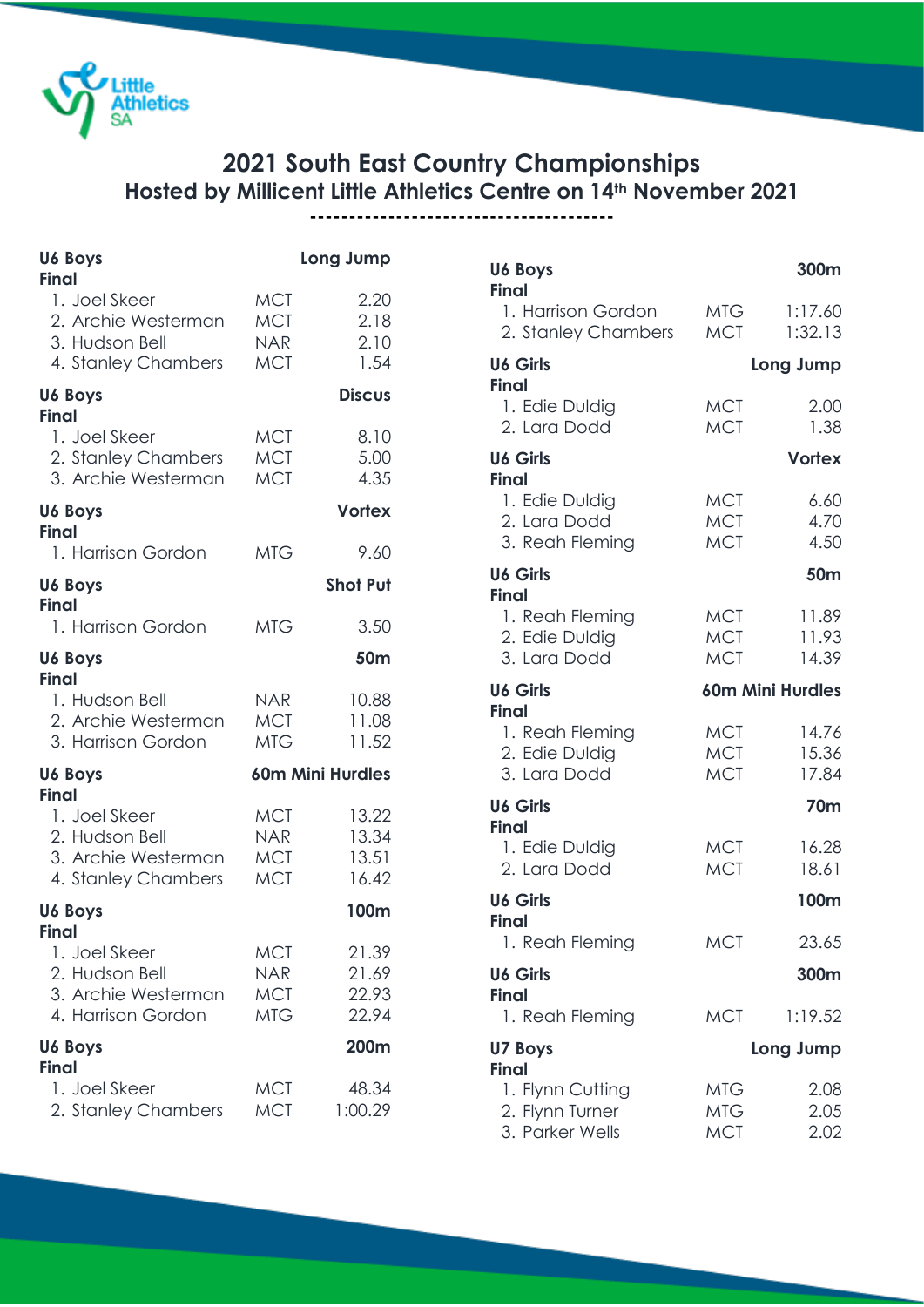

| <b>U7 Boys</b><br><b>Final</b>                                                                                 |                                                                    | <b>Discus</b>                                       |
|----------------------------------------------------------------------------------------------------------------|--------------------------------------------------------------------|-----------------------------------------------------|
| 1. Robert Rymill<br>2. Parker Wells<br><b>U7 Boys</b>                                                          | <b>PEN</b><br><b>MCT</b>                                           | 8.36<br>8.33<br><b>Vortex</b>                       |
| <b>Final</b><br>1. Flynn Cutting<br>2. Angus McGregor<br>3. Parker Wells                                       | MTG-<br><b>PEN</b><br><b>MCT</b>                                   | 21.00<br>13.50<br>12.00                             |
| <b>U7 Boys</b><br><b>Final</b>                                                                                 |                                                                    | <b>Shot Put</b>                                     |
| 1. Flynn Cutting                                                                                               | <b>MTG</b>                                                         | 4.70                                                |
| <b>U7 Boys</b><br><b>Final</b><br>1. Harry Legoe                                                               | <b>NAR</b>                                                         | 50m<br>10.73                                        |
| <b>U7 Boys</b>                                                                                                 |                                                                    | 60m Mini Hurdles                                    |
| <b>Final</b><br>1. Angus McGregor<br>2. Flynn Turner<br>3. Parker Wells                                        | <b>PEN</b><br>MTG<br><b>MCT</b>                                    | 13.72<br>15.23<br>15.95                             |
| <b>U7 Boys</b>                                                                                                 |                                                                    | 70m                                                 |
| <b>Final</b><br>1. Harry Legoe<br>2. Angus McGregor<br>3. Robert Rymill<br>4. Parker Wells                     | <b>NAR</b><br><b>PEN</b><br><b>PEN</b><br><b>MCT</b>               | 13.84<br>14.51<br>15.07<br>15.39                    |
| <b>U7 Boys</b><br><b>Final</b>                                                                                 |                                                                    | 100m                                                |
| 1. Harry Legoe<br>2. Robert Rymill<br>3. Flynn Turner                                                          | <b>NAR</b><br><b>PEN</b><br><b>MTG</b>                             | 19.93<br>21.86<br>23.11                             |
| <b>U7 Boys</b>                                                                                                 |                                                                    | 200m                                                |
| <b>Final</b><br>1. Harry Legoe<br>2. Flynn Turner<br>3. Angus McGregor<br>3. Robert Rymill<br>5. Flynn Cutting | <b>NAR</b><br><b>MTG</b><br><b>PEN</b><br><b>PEN</b><br><b>MTG</b> | 43.36<br>44.73<br>45.68<br>45.68<br>51.61           |
| <b>U7 Boys</b>                                                                                                 |                                                                    | 500m                                                |
| <b>Final</b><br>1. Harry Legoe<br>2. Angus McGregor<br>3. Robert Rymill<br>4. Flynn Turner<br>5. Flynn Cutting | <b>NAR</b><br><b>PEN</b><br><b>PEN</b><br>MTG<br><b>MTG</b>        | 2:04.00<br>2:05.00<br>2:20.00<br>2:22.00<br>2:34.00 |

| <b>U7 Girls</b><br><b>Final</b>                                     |                                                      | Long Jump                    |
|---------------------------------------------------------------------|------------------------------------------------------|------------------------------|
| 1. Ivy Hillier<br>2. Ella Battye<br>3. Hadlie Green<br>4. Evie Cole | <b>BTN</b><br><b>PEN</b><br><b>MCT</b><br><b>MTG</b> | 2.27<br>2.05<br>1.82<br>1.78 |
| <b>U7 Girls</b><br><b>Final</b>                                     |                                                      | <b>Discus</b>                |
| 1. Evie Cole<br><b>U7 Girls</b>                                     | <b>MTG</b>                                           | 4.54<br><b>Vortex</b>        |
| <b>Final</b><br>1. Ella Battye<br>2. Hadlie Green                   | <b>PEN</b><br><b>MCT</b>                             | 10.10<br>9.90                |
| <b>U7 Girls</b>                                                     |                                                      | <b>Shot Put</b>              |
| <b>Final</b><br>1. Hadlie Green                                     | <b>MCT</b>                                           | 4.04                         |
| <b>U7 Girls</b><br><b>Final</b>                                     |                                                      | 50m                          |
| 1. Ella Battye                                                      | <b>PEN</b>                                           | 11.37                        |
| <b>U7 Girls</b><br><b>Final</b>                                     |                                                      | 60m Mini Hurdles             |
| 1. Ivy Hillier<br>2. Hadlie Green<br>3. Evie Cole                   | <b>BTN</b><br>MCT<br>MTG                             | 13.36<br>14.02<br>15.60      |
| <b>U7 Girls</b>                                                     |                                                      | <b>70m</b>                   |
| <b>Final</b><br>1. Ivy Hillier<br>2. Ella Battye                    | <b>BTN</b><br><b>PEN</b>                             | 14.55<br>15.22               |
| <b>U7 Girls</b><br>Final                                            |                                                      | 100m                         |
| 1. Ivy Hillier<br>2. Ella Battye<br>3. Hadlie Green                 | <b>BTN</b><br><b>PEN</b><br><b>MCT</b>               | 20.42<br>21.87<br>22.01      |
| <b>U7 Girls</b><br><b>Final</b>                                     |                                                      | 200m                         |
| 1. Ivy Hillier<br>2. Ella Battye<br>3. Evie Cole                    | <b>BTN</b><br><b>PEN</b><br>MTG                      | 45.18<br>46.70<br>51.50      |
| <b>U7 Girls</b><br><b>Final</b>                                     |                                                      | 500m                         |
| 1. Evie Cole                                                        | <b>MTG</b>                                           | 2:23.00                      |
| <b>U8 Boys</b><br><b>Final</b>                                      |                                                      | <b>High Jump</b>             |
| 1. Oscar Dodd<br>2. Thomas Woosnam<br>3. Patrick Clark              | <b>MCT</b><br><b>NAR</b><br><b>NAR</b>               | 0.84<br>0.82<br>0.80         |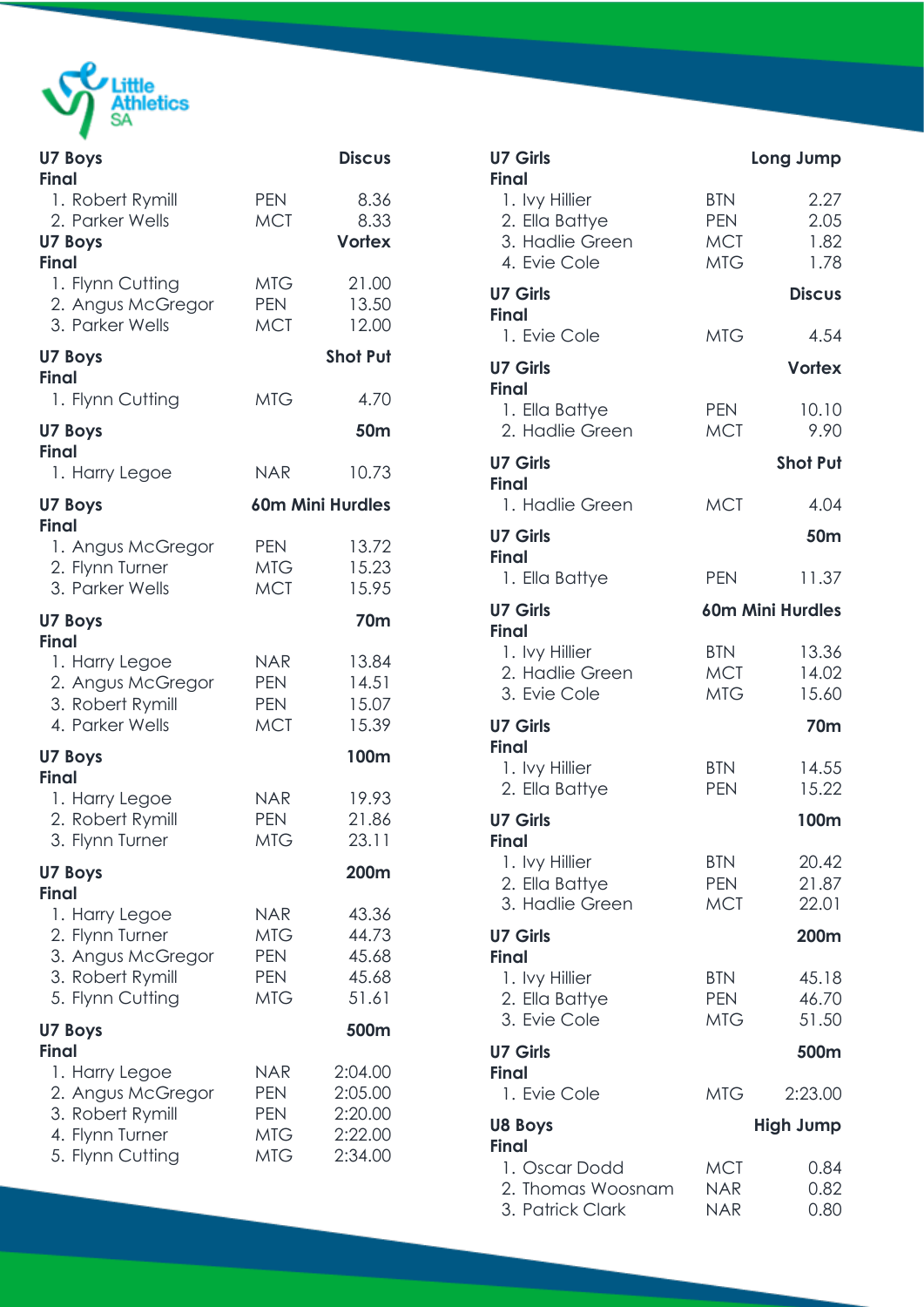

| 4. Tex Thomas                     | <b>MCT</b> | 0.75            |
|-----------------------------------|------------|-----------------|
| 5. Spencer Norton                 | <b>BTN</b> | 0.65            |
| <b>U8 Boys</b><br><b>Final</b>    |            | Long Jump       |
| 1. Patrick Clark                  | <b>NAR</b> | 2.66            |
| 2. Tex Logan                      | <b>NAR</b> | 2.65            |
| 3. Oscar Dodd                     | <b>MCT</b> | 2.51            |
| 4. Hunter Hughes                  | <b>MCT</b> | 2.36            |
| 5. Spencer Norton                 | <b>BTN</b> | 2.35            |
| 6. Fraser Fleming                 | <b>MCT</b> | 1.92            |
| <b>U8 Boys</b><br>Final           |            | <b>Discus</b>   |
| 1. Hamish Damhuis                 | <b>MCT</b> | 10.21           |
| 2. Patrick Clark                  | <b>NAR</b> | 9.97            |
| 3. Tex Logan                      | <b>NAR</b> | 9.22            |
| 4. Hunter Hughes                  | <b>MCT</b> | 9.04            |
| 5. Spencer Norton                 | <b>BTN</b> | 6.36            |
| <b>U8 Boys</b><br><b>Final</b>    |            | <b>Vortex</b>   |
| 1. Hunter Hughes                  | <b>MCT</b> | 23.17           |
| 2. Spencer Norton                 | <b>BTN</b> | 19.22           |
| 3. Patrick Clark                  | NAR.       | 17.39           |
| 4. Hamish Damhuis                 | <b>MCT</b> | 16.87           |
| 5. Tex Logan                      | <b>NAR</b> | 15.90           |
| 6. Fraser Fleming                 | <b>MCT</b> | 6.29            |
| <b>U8 Boys</b><br><b>Final</b>    |            | <b>Shot Put</b> |
| 1. Hunter Hughes                  | <b>MCT</b> | 4.50            |
| 2. Hamish Damhuis                 | <b>MCT</b> | 4.15            |
| 3. Spencer Norton                 | <b>BTN</b> | 3.96            |
| <b>U8 Boys</b><br><b>Final</b>    |            | 60m Hurdles     |
| 1. Thomas Woosnam                 | <b>NAR</b> | 13.51           |
| 2. Tex Thomas                     | <b>MCT</b> | 14.23           |
| 3. Oscar Dodd                     | <b>MCT</b> | 14.67           |
| 4. Hamish Damhuis                 | <b>MCT</b> | 15.03           |
| <b>U8 Boys</b><br><b>Final</b>    |            | <b>70m</b>      |
| 6. Fraser Fleming<br><b>Final</b> | <b>MCT</b> | 15.81           |
| 1. Patrick Clark                  | NAR.       | 13.55           |
| 2. Tex Thomas                     | MCT        | 14.02           |
| 3. Tex Logan                      | <b>NAR</b> | 14.21           |
| 4. Oscar Dodd                     | <b>MCT</b> | 15.12           |
| 5. Hamish Damhuis                 | <b>MCT</b> | 15.65           |
| 7. Hunter Hughes                  | <b>MCT</b> | 15.90           |

| <b>U8 Boys</b><br><b>Final</b>                                                                                                     |                                                                                  | 100m                                         |
|------------------------------------------------------------------------------------------------------------------------------------|----------------------------------------------------------------------------------|----------------------------------------------|
| 1. Thomas Woosnam<br>2. Tex Logan<br>3. Tex Thomas<br>4. Oscar Dodd                                                                | <b>NAR</b><br><b>NAR</b><br><b>MCT</b><br><b>MCT</b>                             | 18.93<br>19.80<br>20.59<br>20.85             |
| <b>U8 Boys</b><br><b>Final</b>                                                                                                     |                                                                                  | 200m                                         |
| 1. Thomas Woosnam<br>2. Tex Thomas<br>3. Fraser Fleming                                                                            | NAR.<br>MCT<br><b>MCT</b>                                                        | 39.74<br>43.29<br>1:00.23                    |
| <b>U8 Boys</b>                                                                                                                     |                                                                                  | 700m                                         |
| <b>Final</b><br>1. Thomas Woosnam<br>2. Fraser Fleming                                                                             | NAR<br><b>MCT</b>                                                                | 2:59.76<br>3:44.45                           |
| <b>U8 Girls</b><br><b>Final</b>                                                                                                    |                                                                                  | <b>High Jump</b>                             |
| 1. Elouise Teagle<br>2. Makenzie Bell<br>3. Amelia Pitt                                                                            | <b>MCT</b><br><b>NAR</b><br><b>PEN</b>                                           | 0.86<br>0.84<br>0.82                         |
| <b>U8 Girls</b>                                                                                                                    |                                                                                  | Long Jump                                    |
| <b>Final</b><br>1. Elouise Teagle<br>2. Scarlett Ross<br>3. Makenzie Bell<br>4. Daisy Orton<br>5. Amelia Pitt<br>6. Sophia Kennett | <b>MCT</b><br><b>BTN</b><br><b>NAR</b><br><b>NAR</b><br><b>PEN</b><br><b>PEN</b> | 2.54<br>2.46<br>2.42<br>2.28<br>2.21<br>2.13 |
| <b>U8 Girls</b>                                                                                                                    |                                                                                  | <b>Discus</b>                                |
| <b>Final</b><br>1. Catherine Buckett<br><b>U8 Girls</b><br><b>Final</b>                                                            | <b>NAR</b>                                                                       | 5.96<br><b>Vortex</b>                        |
| 1. Amelia Pitt<br>2. Catherine Buckett<br>3. Sophia Kennett                                                                        | <b>PEN</b><br>NAR.<br><b>PEN</b>                                                 | 14.25<br>11.19<br>5.59                       |
| <b>U8 Girls</b><br><b>Final</b>                                                                                                    |                                                                                  | <b>Shot Put</b>                              |
| 1. Elouise Teagle<br>2. Sophia Kennett                                                                                             | <b>MCT</b><br><b>PEN</b>                                                         | 3.37<br>2.49                                 |
| <b>U8 Girls</b>                                                                                                                    |                                                                                  | <b>60m Hurdles</b>                           |
| Final<br>1. Makenzie Bell<br>2. Scarlett Ross<br>3. Daisy Orton<br>4. Amelia Pitt<br>5. Elouise Teagle                             | <b>NAR</b><br><b>BTN</b><br><b>NAR</b><br><b>PEN</b><br><b>MCT</b>               | 13.77<br>14.24<br>14.50<br>14.75<br>15.06    |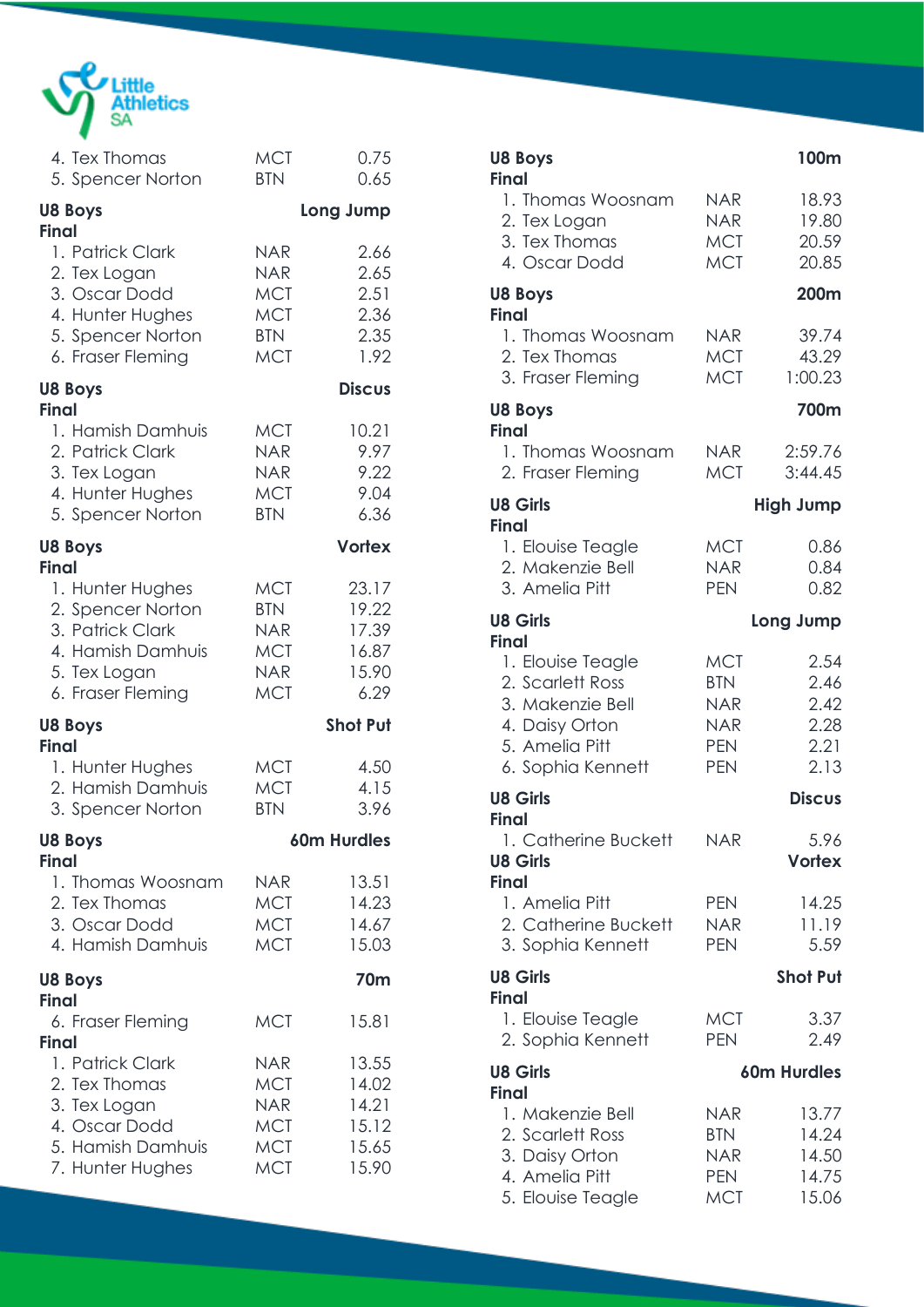

| 6. Catherine Buckett                                                                                          | <b>NAR</b>                                                    | 16.10                                     |
|---------------------------------------------------------------------------------------------------------------|---------------------------------------------------------------|-------------------------------------------|
| <b>U8 Girls</b><br><b>Final</b>                                                                               |                                                               | <b>70m</b>                                |
| 1. Makenzie Bell<br>2. Scarlett Ross<br>3. Sophia Kennett                                                     | NAR<br><b>BTN</b><br><b>PEN</b>                               | 13.21<br>14.04<br>15.38                   |
| <b>U8 Girls</b><br><b>Final</b>                                                                               |                                                               | 100m                                      |
| 1. Makenzie Bell<br>2. Daisy Orton<br>3. Scarlett Ross<br>4. Elouise Teagle<br>5. Amelia Pitt<br><b>Final</b> | NAR I<br><b>NAR</b><br><b>BTN</b><br><b>MCT</b><br><b>PEN</b> | 18.98<br>20.23<br>20.62<br>20.81<br>20.83 |
| 6. Sophia Kennett                                                                                             | <b>PEN</b>                                                    | 24.69                                     |
| <b>U8 Girls</b><br><b>Final</b>                                                                               |                                                               | 200m                                      |
| 1. Daisy Orton<br>2. Catherine Buckett                                                                        | <b>NAR</b><br><b>NAR</b>                                      | 43.40<br>43.60                            |
| <b>U8 Girls</b><br><b>Final</b>                                                                               |                                                               | 700m                                      |
| 1. Daisy Orton<br>2. Scarlett Ross<br>3. Catherine Buckett                                                    | NAR<br><b>BTN</b><br><b>NAR</b>                               | 3:05.07<br>3:15.07<br>3:15.41             |
| U9 Boys<br><b>Final</b>                                                                                       |                                                               | <b>High Jump</b>                          |
| 1. Axel Reeves<br>1. Max Wells<br>3. Cody Gartner                                                             | <b>PEN</b><br><b>MCT</b><br><b>PEN</b>                        | 0.85<br>0.85<br>0.75                      |
| U9 Boys<br><b>Final</b>                                                                                       |                                                               | Long Jump                                 |
| 1. Axel Reeves<br>2. Lincoln Holman<br>3. Oscar Dreckow<br>4. Max Wells<br>5. Cody Gartner                    | <b>PEN</b><br>MTG<br><b>BTN</b><br><b>MCT</b><br><b>PEN</b>   | 3.02<br>2.95<br>2.82<br>2.68<br>1.98      |
| U9 Boys<br><b>Final</b>                                                                                       |                                                               | <b>Discus</b>                             |
| 1. Axel Reeves                                                                                                | <b>PEN</b>                                                    | 15.23                                     |
| 2. Max Wells<br>3. Cody Gartner                                                                               | <b>MCT</b><br><b>PEN</b>                                      | 12.10<br>7.99                             |
| U9 Boys<br><b>Final</b>                                                                                       |                                                               | <b>Shot Put</b>                           |

| U9 Boys<br><b>Final</b>                                                                                                         |                                                      | <b>60m Hurdles</b>                   |
|---------------------------------------------------------------------------------------------------------------------------------|------------------------------------------------------|--------------------------------------|
| 1. Lincoln Holman<br>2. Max Wells                                                                                               | <b>MTG</b><br><b>MCT</b>                             | 12.58<br>12.79                       |
| 3. Oscar Dreckow                                                                                                                | <b>BTN</b>                                           | 13.41                                |
| U9 Boys                                                                                                                         |                                                      | <b>70m</b>                           |
| <b>Final</b><br>1. Lincoln Holman<br>2. Oscar Dreckow<br>3. Cody Gartner                                                        | <b>MTG</b><br><b>BTN</b><br><b>PEN</b>               | 13.02<br>13.86<br>15.82              |
| U9 Boys                                                                                                                         |                                                      | 100m                                 |
| <b>Final</b><br>1. Axel Reeves<br>2. Max Wells<br>3. Lincoln Holman<br>4. Oscar Dreckow                                         | <b>PEN</b><br>MCT<br>MTG<br><b>BTN</b>               | 17.64<br>18.26<br>18.33<br>18.52     |
| U9 Boys<br><b>Final</b>                                                                                                         |                                                      | 200m                                 |
| 1. Axel Reeves                                                                                                                  | <b>PEN</b>                                           | 38.57                                |
| U9 Boys<br><b>Final</b>                                                                                                         |                                                      | 400m                                 |
| 1. Oscar Dreckow                                                                                                                | <b>BTN</b>                                           | 1:37.75                              |
|                                                                                                                                 |                                                      |                                      |
| <b>U9 Girls</b>                                                                                                                 |                                                      | <b>High Jump</b>                     |
| <b>Final</b><br>1. Kaia Green<br>2. Maggie Matthews<br>3. Alxys Cutting                                                         | <b>MCT</b><br><b>MCT</b><br><b>MTG</b>               | 0.85<br>0.80<br>0.70                 |
| <b>U9 Girls</b>                                                                                                                 |                                                      | Long Jump                            |
| <b>Final</b><br>1. Madeleine McGregor PEN<br>2. Maggie Matthews<br>3. Mackenna Povey<br>4. Charlie McDonald<br>5. Alxys Cutting | <b>MCT</b><br><b>MTG</b><br><b>MCT</b><br><b>MTG</b> | 2.76<br>2.43<br>2.40<br>2.27<br>2.06 |
| <b>U9 Girls</b>                                                                                                                 |                                                      | <b>Discus</b>                        |
| <b>Final</b><br>1. Kaia Green<br>2. Charlie McDonald<br>3. Alxys Cutting                                                        | MCT<br><b>MCT</b><br><b>MTG</b>                      | 13.08<br>9.85<br>7.52                |
| <b>U9 Girls</b><br><b>Final</b>                                                                                                 |                                                      | <b>Shot Put</b>                      |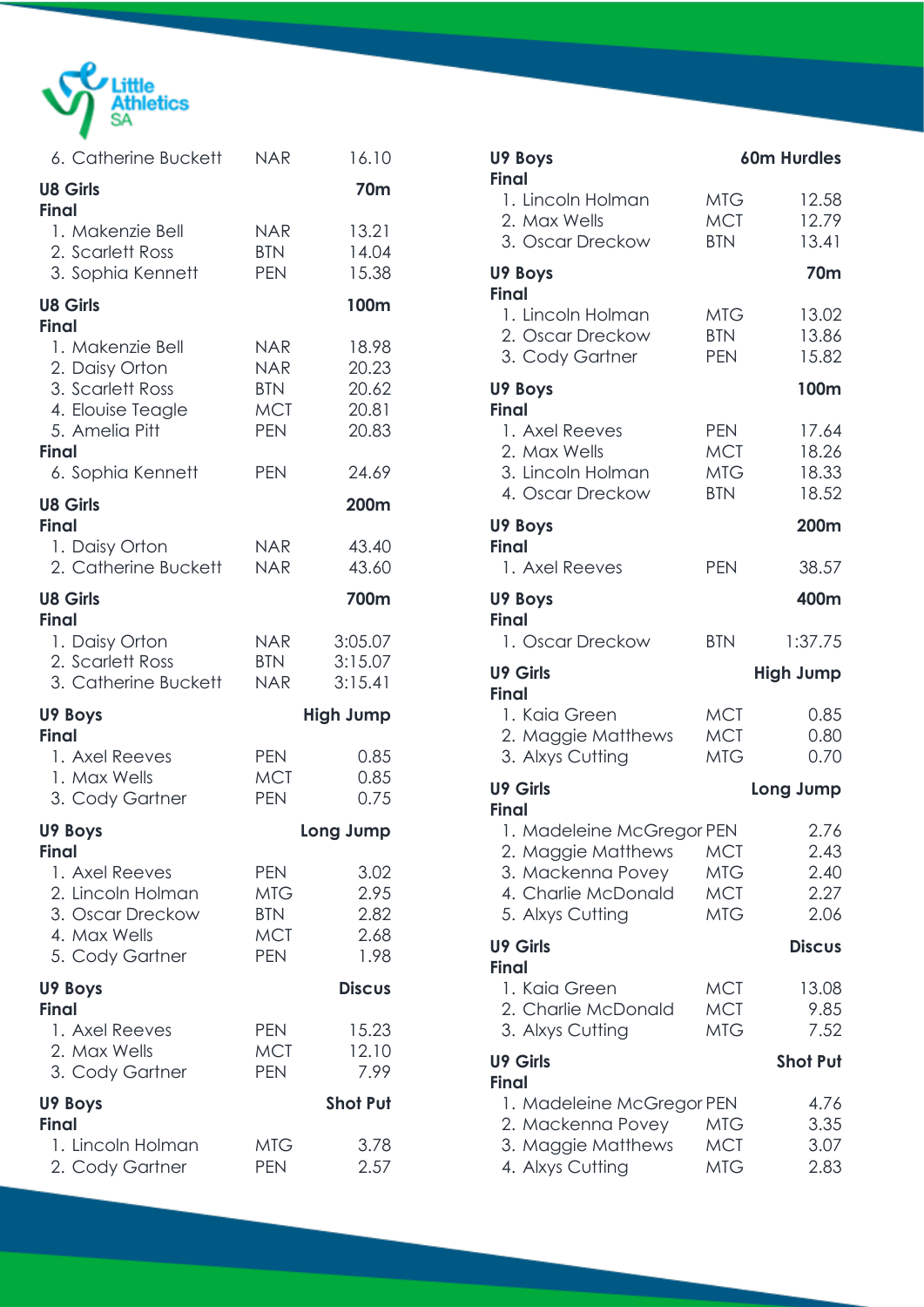

| <b>U9 Girls</b>                                                                                         |                                                                    | <b>60m Hurdles</b>                   |
|---------------------------------------------------------------------------------------------------------|--------------------------------------------------------------------|--------------------------------------|
| <b>Final</b><br>1. Kaia Green<br>2. Madeleine McGregor PEN<br>3. Charlie McDonald<br>4. Maggie Matthews | <b>MCT</b><br><b>MCT</b><br><b>MCT</b>                             | 13.02<br>13.82<br>14.66<br>14.82     |
| <b>U9 Girls</b><br><b>Final</b>                                                                         |                                                                    | <b>70m</b>                           |
| 1. Kaia Green                                                                                           | <b>MCT</b>                                                         | 12.50                                |
| <b>U9 Girls</b><br><b>Final</b>                                                                         |                                                                    | 100m                                 |
| 1. Kaia Green<br>2. Madeleine McGregor PEN<br>3. Maggie Matthews<br>4. Alxys Cutting                    | <b>MCT</b><br><b>MCT</b><br><b>MTG</b>                             | 18.54<br>19.89<br>21.52<br>25.01     |
| <b>U9 Girls</b><br><b>Final</b>                                                                         |                                                                    | 200m                                 |
| 1. Mackenna Povey<br>2. Charlie McDonald                                                                | <b>MTG</b><br><b>MCT</b>                                           | 41.87<br>45.47                       |
| <b>U9 Girls</b><br><b>Final</b>                                                                         |                                                                    | 400m                                 |
| 1. Mackenna Povey<br>2. Madeleine McGregor PEN<br>3. Charlie McDonald                                   | MTG<br><b>MCT</b>                                                  | 1:35.37<br>1:37.96<br>1:39.09        |
| <b>U9 Girls</b>                                                                                         |                                                                    | 800m                                 |
| <b>Final</b><br>1. Mackenna Povey                                                                       | MTG                                                                | 3:15.95                              |
| <b>U10 Boys</b><br><b>Final</b>                                                                         |                                                                    | <b>High Jump</b>                     |
| 1. Benjamin Ellis<br>2. Tait Kidman<br>3. Brax Thomas<br>4. Alejandro Jagger<br>5. Cormac O'Brien       | <b>MTG</b><br><b>PEN</b><br><b>MCT</b><br><b>MTG</b><br><b>PEN</b> | 1.08<br>1.02<br>1.00<br>0.95<br>0.90 |
| U10 Boys<br><b>Final</b>                                                                                |                                                                    | Long Jump                            |
| 1. Noah Hillier<br>2. Benjamin Ellis<br>3. Barney Logan<br>4. Tait Kidman<br>5. Ernest Buckett          | <b>BTN</b><br><b>MTG</b><br><b>NAR</b><br><b>PEN</b><br><b>NAR</b> | 3.17<br>3.02<br>3.00<br>2.79<br>2.75 |
| U10 Boys<br><b>Final</b>                                                                                |                                                                    | <b>Discus</b>                        |
| 1. Benjamin Ellis<br>2. Alejandro Jagger                                                                | <b>MTG</b><br><b>MTG</b>                                           | 14.83<br>14.80                       |

| 3. Brax Thomas<br>4. Tait Kidman<br>5. Ernest Buckett                                                                                    | <b>MCT</b><br><b>PEN</b><br><b>NAR</b>                                    | 13.72<br>10.62<br>8.85                              |
|------------------------------------------------------------------------------------------------------------------------------------------|---------------------------------------------------------------------------|-----------------------------------------------------|
| <b>U10 Boys</b><br><b>Final</b>                                                                                                          |                                                                           | <b>Shot Put</b>                                     |
| 1. Tait Kidman<br>2. Zavier Baverstock<br>3. Cormac O'Brien                                                                              | <b>PEN</b><br><b>PEN</b><br><b>PEN</b>                                    | 6.01<br>5.00<br>4.76                                |
| U10 Boys<br><b>Final</b>                                                                                                                 |                                                                           | 60m Hurdles                                         |
| 1. Barney Logan<br>2. Brax Thomas<br>3. Ernest Buckett<br>4. Tait Kidman<br>5. Cormac O'Brien                                            | <b>NAR</b><br><b>MCT</b><br>NAR <sup></sup><br><b>PEN</b><br><b>PEN</b>   | 12.62<br>12.84<br>13.40<br>13.67<br>13.90           |
| <b>U10 Boys</b><br><b>Final</b>                                                                                                          |                                                                           | 70m                                                 |
| 1. Barney Logan<br>2. Alejandro Jagger                                                                                                   | <b>NAR</b><br><b>MTG</b>                                                  | 11.96<br>12.93                                      |
| U10 Boys<br><b>Final</b>                                                                                                                 |                                                                           | 100m                                                |
| 1. Barney Logan<br>2. Noah Hillier<br>3. Zavier Baverstock<br>4. Brax Thomas<br>5. Alejandro Jagger                                      | <b>NAR</b><br><b>BTN</b><br><b>PEN</b><br><b>MCT</b><br><b>MTG</b>        | 16.34<br>16.47<br>17.85<br>18.01<br>18.36           |
| <b>U10 Boys</b>                                                                                                                          |                                                                           | 200m                                                |
| <b>Final</b><br>1. Noah Hillier<br>2. Barney Logan<br>3. Ernest Buckett<br>4. Zavier Baverstock<br>5. Alejandro Jagger<br>6. Brax Thomas | <b>BTN</b><br><b>NAR</b><br><b>NAR</b><br><b>PEN</b><br>MTG<br><b>MCT</b> | 32.77<br>34.65<br>35.52<br>35.59<br>37.32<br>38.81  |
| <b>U10 Boys</b><br><b>Final</b>                                                                                                          |                                                                           | 400m                                                |
| 1. Noah Hillier<br>2. Benjamin Ellis<br>3. Zavier Baverstock<br>4. Cormac O'Brien                                                        | <b>BTN</b><br><b>MTG</b><br><b>PEN</b><br><b>PEN</b>                      | 1:13.35<br>1:17.04<br>1:23.49<br>1:30.76            |
| <b>U10 Boys</b><br><b>Final</b>                                                                                                          |                                                                           | 800m                                                |
| 1. Noah Hillier<br>2. Benjamin Ellis<br>3. Ernest Buckett<br>4. Zavier Baverstock<br>5. Cormac O'Brien                                   | <b>BTN</b><br><b>MTG</b><br><b>NAR</b><br><b>PEN</b><br><b>PEN</b>        | 2:52.78<br>2:54.76<br>3:02.27<br>3:04.27<br>3:18.69 |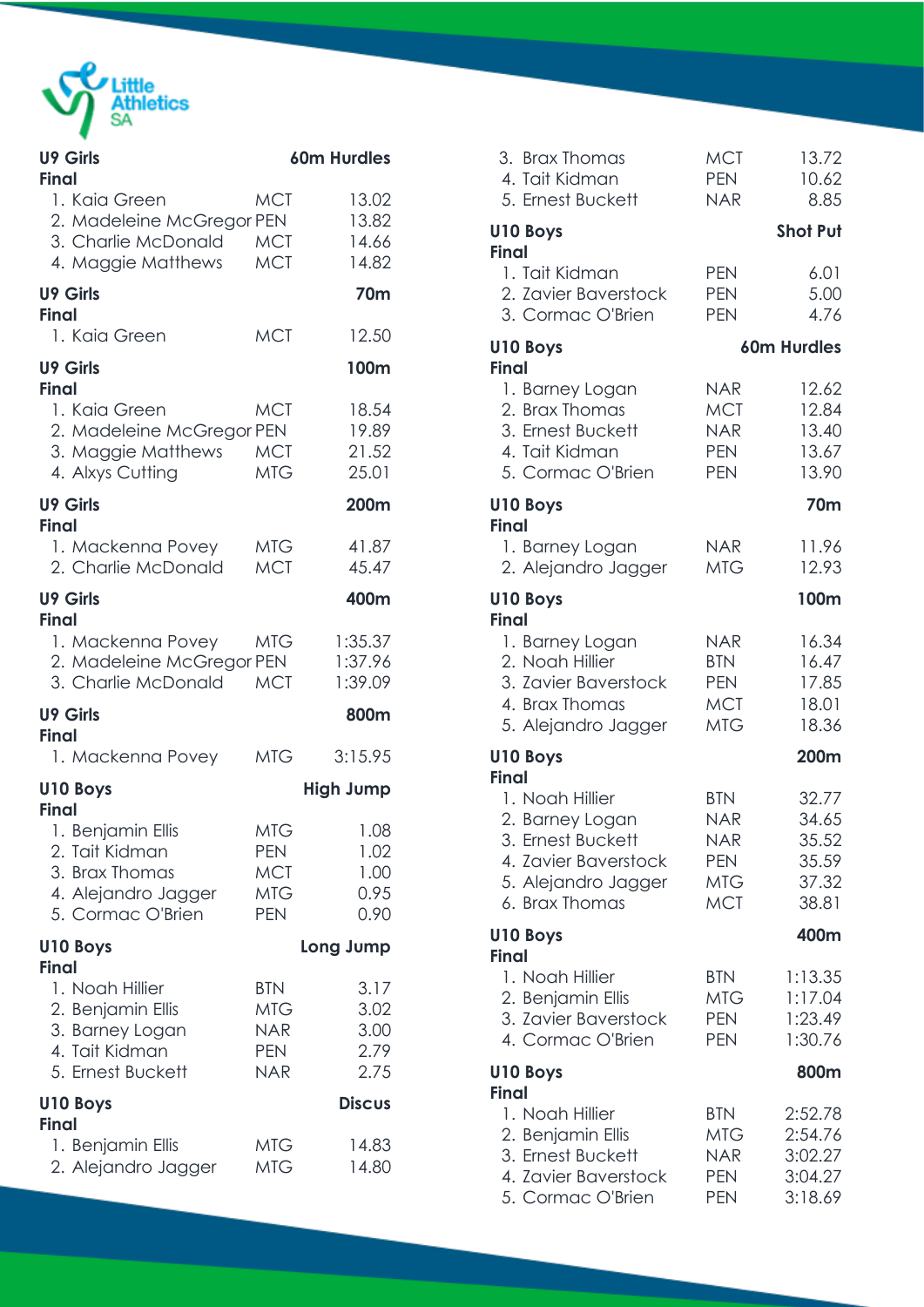

| <b>U10 Girls</b><br><b>Final</b>                                                                                                   |                                                                    | <b>High Jump</b>                          |
|------------------------------------------------------------------------------------------------------------------------------------|--------------------------------------------------------------------|-------------------------------------------|
| 1. Ebony Reeves                                                                                                                    | <b>PEN</b>                                                         | 0.80                                      |
| <b>U10 Girls</b><br><b>Final</b>                                                                                                   |                                                                    | Long Jump                                 |
| 1. Sophie Pearce<br>2. Ebony Reeves<br>3. Janelle Hetherington<br>4. Jaqulyn Cutting<br>5. Amelia Cameron                          | <b>PEN</b><br><b>PEN</b><br><b>PEN</b><br><b>MTG</b><br><b>MTG</b> | 2.98<br>2.59<br>2.39<br>2.35<br>2.30      |
| <b>U10 Girls</b><br><b>Final</b>                                                                                                   |                                                                    | <b>Discus</b>                             |
| 1. Ebony Reeves<br>2. Zoe Zadow                                                                                                    | <b>PEN</b><br><b>MTG</b>                                           | 12.70<br>12.23                            |
| <b>U10 Girls</b><br><b>Final</b>                                                                                                   |                                                                    | <b>Shot Put</b>                           |
| 1. Ebony Reeves<br>2. Zoe Zadow                                                                                                    | <b>PEN</b><br><b>MTG</b>                                           | 5.57<br>5.48                              |
| <b>U10 Girls</b><br><b>Final</b>                                                                                                   |                                                                    | <b>60m Hurdles</b>                        |
| 1. Sophie Pearce<br>2. Zoe Zadow<br>3. Jaqulyn Cutting<br>4. Amelia Cameron<br>5. Janelle Hetherington                             | <b>PEN</b><br>MTG<br>MTG<br><b>MTG</b><br><b>PEN</b>               | 12.70<br>15.35<br>15.65<br>15.95<br>15.99 |
| <b>U10 Girls</b>                                                                                                                   |                                                                    | <b>70m</b>                                |
| <b>Final</b><br>1. Sophie Pearce<br>2. Milla Ottoson-Crossling<br>3. Zoe Zadow<br>4. Janelle Hetherington PEN<br>5. Amelia Cameron | <b>PEN</b><br><b>NAR</b><br><b>MTG</b><br><b>MTG</b>               | 11.52<br>12.63<br>13.59<br>13.72<br>14.23 |
| <b>U10 Girls</b><br><b>Final</b>                                                                                                   |                                                                    | 100m                                      |
| 1. Sophie Pearce<br>2. Milla Ottoson-Crossling<br>3. Zoe Zadow<br>4. Jaqulyn Cutting<br>5. Janelle Hetherington                    | <b>PEN</b><br>NAR<br><b>MTG</b><br><b>MTG</b><br><b>PEN</b>        | 16.59<br>17.89<br>19.49<br>19.54<br>19.67 |
| <b>U10 Girls</b><br><b>Final</b>                                                                                                   |                                                                    | 200m                                      |
| 1. Sophie Pearce<br>2. Milla Ottoson-Crossling<br>3. Ebony Reeves<br>4. Jaqulyn Cutting                                            | <b>PEN</b><br>NAR<br><b>PEN</b><br><b>MTG</b>                      | 34.09<br>37.08<br>38.97<br>42.03          |

| <b>U10 Girls</b><br><b>Final</b>                                                                                  |                                                                                  | 400m                                         |
|-------------------------------------------------------------------------------------------------------------------|----------------------------------------------------------------------------------|----------------------------------------------|
| 1. Milla Ottoson-Crossling<br>2. Jaqulyn Cutting                                                                  | <b>NAR</b><br><b>MTG</b>                                                         | 1:27.79<br>1:40.21                           |
| <b>U10 Girls</b><br><b>Final</b>                                                                                  |                                                                                  | 800m                                         |
| 1. Milla Ottoson-Crossling<br>2. Amelia Cameron<br>3. Janelle Hetherington                                        | <b>NAR</b><br><b>MTG</b><br><b>PEN</b>                                           | 3:18.32<br>3:35.94<br>3:45.96                |
| U11 Boys<br><b>Final</b>                                                                                          |                                                                                  | <b>High Jump</b>                             |
| 1. Aidan Gartner<br>2. Jack Teagle                                                                                | <b>PEN</b><br><b>MCT</b>                                                         | 1.00<br>0.90                                 |
| U11 Boys<br><b>Final</b>                                                                                          |                                                                                  | Long Jump                                    |
| 1. James Matthews<br>2. Jack Teagle<br>3. Aidan Gartner<br>4. Harvey Virtanen<br>5. Harry Whalan<br>6. Trey Smith | <b>MCT</b><br><b>MCT</b><br><b>PEN</b><br><b>MTG</b><br><b>MTG</b><br><b>MTG</b> | 3.20<br>2.95<br>2.69<br>2.64<br>2.38<br>2.20 |
| U11 Boys                                                                                                          |                                                                                  | <b>Triple Jump</b>                           |
| <b>Final</b><br>1. Trey Smith                                                                                     | <b>MTG</b>                                                                       | 5.72                                         |
| U11 Boys                                                                                                          |                                                                                  | <b>Discus</b>                                |
| <b>Final</b><br>1. Harry Whalan<br>2. Aidan Gartner<br>3. Harvey Virtanen<br>4. Jack Teagle<br>5. Trey Smith      | <b>MTG</b><br><b>PEN</b><br><b>MTG</b><br><b>MCT</b><br><b>MTG</b>               | 17.76<br>14.68<br>14.28<br>10.68<br>9.90     |
| U11 Boys<br><b>Final</b>                                                                                          |                                                                                  | <b>Shot Put</b>                              |
| 1. Harry Whalan<br>2. Harvey Virtanen<br>3. Aidan Gartner<br>4. Trey Smith                                        | <b>MTG</b><br><b>MTG</b><br><b>PEN</b><br><b>MTG</b>                             | 7.13<br>6.51<br>6.50<br>5.45                 |
| U11 Boys<br><b>Final</b>                                                                                          |                                                                                  | <b>80m Hurdles</b>                           |
| 1. James Buckett<br>2. Jack Teagle<br>3. Harry Whalan<br>4. Aidan Gartner                                         | <b>NAR</b><br>MCT<br>MTG<br><b>PEN</b>                                           | 17.46<br>17.61<br>19.66<br>19.93             |
| U11 Boys<br><b>Final</b>                                                                                          |                                                                                  | 100m                                         |
| 1. James Matthews<br>2. Harry Whalan                                                                              | <b>MCT</b><br><b>MTG</b>                                                         | 17.03<br>19.65                               |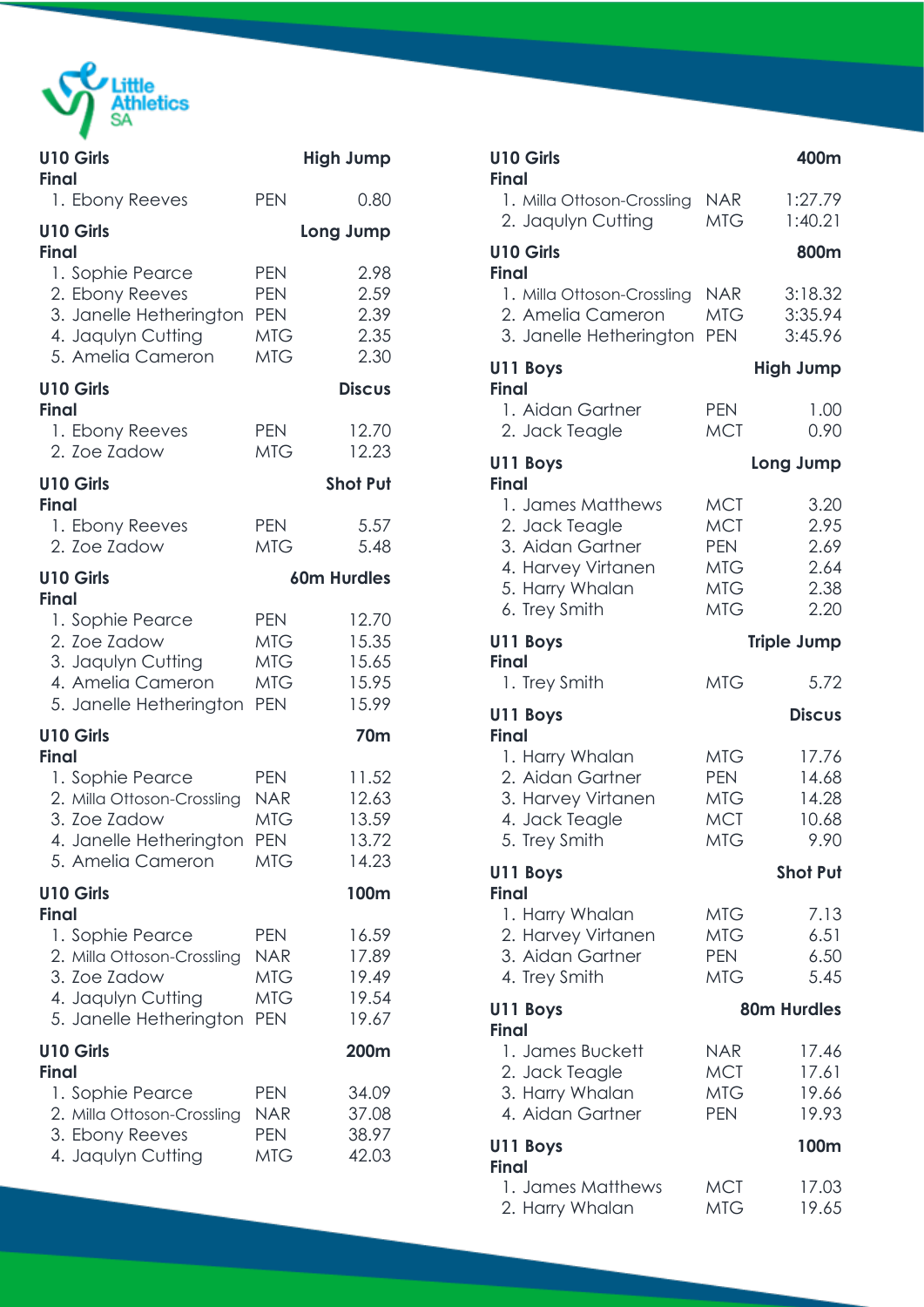

| U11 Boys<br><b>Final</b>                                                                                         |                                                                                  | 200m                                         |
|------------------------------------------------------------------------------------------------------------------|----------------------------------------------------------------------------------|----------------------------------------------|
| 1. James Buckett                                                                                                 | <b>NAR</b>                                                                       | 35.52                                        |
| U11 Boys                                                                                                         |                                                                                  | 400m                                         |
| <b>Final</b><br>1. James Matthews<br>2. James Buckett<br>3. Harvey Virtanen                                      | <b>MCT</b><br>NAR <sup></sup><br><b>MTG</b>                                      | 1:16.75<br>1:22.68<br>1:26.84                |
| U11 Boys<br><b>Final</b>                                                                                         |                                                                                  | 800m                                         |
| 1. James Matthews<br>2. James Buckett<br>3. Harvey Virtanen                                                      | <b>MCT</b><br><b>NAR</b><br>MTG                                                  | 3:05.40<br>3:11.15<br>3:21.14                |
| U11 Boys<br><b>Final</b>                                                                                         |                                                                                  | 1500m                                        |
| 1. James Matthews<br>2. James Buckett<br>3. Jack Teagle                                                          | <b>MCT</b><br><b>NAR</b><br><b>MCT</b>                                           | 6:23.55<br>6:27.50<br>6:32.57                |
| U11 Girls<br><b>Final</b>                                                                                        |                                                                                  | <b>High Jump</b>                             |
| 1. Emily Lowndes                                                                                                 | <b>MCT</b>                                                                       | 1.07                                         |
| <b>U11 Girls</b><br><b>Final</b>                                                                                 |                                                                                  | Long Jump                                    |
| 1. Annabelle Gordon<br>2. Elsie Merchant<br>3. Emily Lowndes<br>4. Eva Povey<br>5. Kiahna Little<br>6. Kira Pitt | <b>MTG</b><br><b>MTG</b><br><b>MCT</b><br><b>MTG</b><br><b>MTG</b><br><b>PEN</b> | 2.96<br>2.78<br>2.54<br>2.43<br>2.34<br>2.18 |
| <b>U11 Girls</b>                                                                                                 |                                                                                  | <b>Triple Jump</b>                           |
| <b>Final</b><br>1. Rubi Watson<br>2. Annabelle Gordon                                                            | <b>MTG</b><br><b>MTG</b>                                                         | 6.81<br>6.80                                 |
| <b>U11 Girls</b><br><b>Final</b>                                                                                 |                                                                                  | <b>Discus</b>                                |
| 1. Emily Lowndes<br>2. Eva Povey                                                                                 | <b>MCT</b><br><b>MTG</b>                                                         | 12.24<br>10.05                               |
| <b>U11 Girls</b><br><b>Final</b>                                                                                 |                                                                                  | <b>Shot Put</b>                              |
| 1. Annabelle Gordon<br>2. Elsie Merchant<br>3. Eva Povey<br>4. Rubi Watson<br>5. Kiahna Little                   | MTG<br><b>MTG</b><br><b>MTG</b><br><b>MTG</b><br><b>MTG</b>                      | 5.65<br>5.28<br>4.96<br>4.79<br>3.32         |

| <b>U11 Girls</b><br>Final                                                                                     |                                                                    | <b>80m Hurdles</b>                                 |
|---------------------------------------------------------------------------------------------------------------|--------------------------------------------------------------------|----------------------------------------------------|
| 1. Emily Lowndes<br>2. Annabelle Gordon<br>3. Rubi Watson<br>4. Eva Povey<br>5. Kira Pitt<br>6. Kiahna Little | <b>MCT</b><br><b>MTG</b><br>MTG<br><b>MTG</b><br><b>PEN</b><br>MTG | 17.65<br>18.12<br>18.28<br>19.24<br>19.86<br>20.13 |
| <b>U11 Girls</b><br>Final                                                                                     |                                                                    | 100m                                               |
| 1. Elsie Merchant<br>2. Annabelle Gordon<br>3. Emily Lowndes<br>4. Kiahna Little<br>5. Kira Pitt              | MTG<br>MTG<br><b>MCT</b><br><b>MTG</b><br><b>PEN</b>               | 16.00<br>16.94<br>18.06<br>19.79<br>20.27          |
| <b>U11 Girls</b><br>Final                                                                                     |                                                                    | 200m                                               |
| 1. Elsie Merchant<br>2. Kira Pitt                                                                             | MTG<br><b>PEN</b>                                                  | 33.44<br>41.32                                     |
| <b>U11 Girls</b><br>Final                                                                                     |                                                                    | 400m                                               |
| 1. Rubi Watson                                                                                                | <b>MTG</b>                                                         | 1:22.37                                            |
| U11 Girls<br>Final                                                                                            |                                                                    | 800m                                               |
| 1. Rubi Watson<br>2. Kira Pitt                                                                                | MTG<br><b>PEN</b>                                                  | 3:06.90<br>3:57.90                                 |
| <b>U11 Girls</b><br><b>Final</b>                                                                              |                                                                    | 1500m                                              |
| 1. Eva Povey                                                                                                  | <b>MTG</b>                                                         | 7:02.48                                            |
| U12 Boys<br><b>Final</b>                                                                                      |                                                                    | <b>High Jump</b>                                   |
| 1. Henry Damhuis<br>2. Jack Pilkington<br>3. Eli de Breuk<br>4. Mawson Kidman<br>5. Charlie Pearce            | <b>MCT</b><br><b>NAR</b><br><b>MTG</b><br><b>PEN</b><br><b>PEN</b> | 1.35<br>1.15<br>1.10<br>1.05<br>1.00               |
| U12 Boys<br><b>Final</b>                                                                                      |                                                                    | Long Jump                                          |
| 1. Jack Pilkington<br>2. Liam Sharam<br>3. Charlie Pearce<br>4. Mawson Kidman                                 | <b>NAR</b><br><b>PEN</b><br><b>PEN</b><br><b>PEN</b>               | 3.78<br>3.43<br>3.42<br>3.10                       |
| U12 Boys<br><b>Final</b>                                                                                      |                                                                    | <b>Triple Jump</b>                                 |
| 1. Hamish Gordon<br>2. Mawson Kidman<br>3. Liam Sharam                                                        | <b>MTG</b><br><b>PEN</b><br><b>PEN</b>                             | 7.50<br>6.58<br>6.39                               |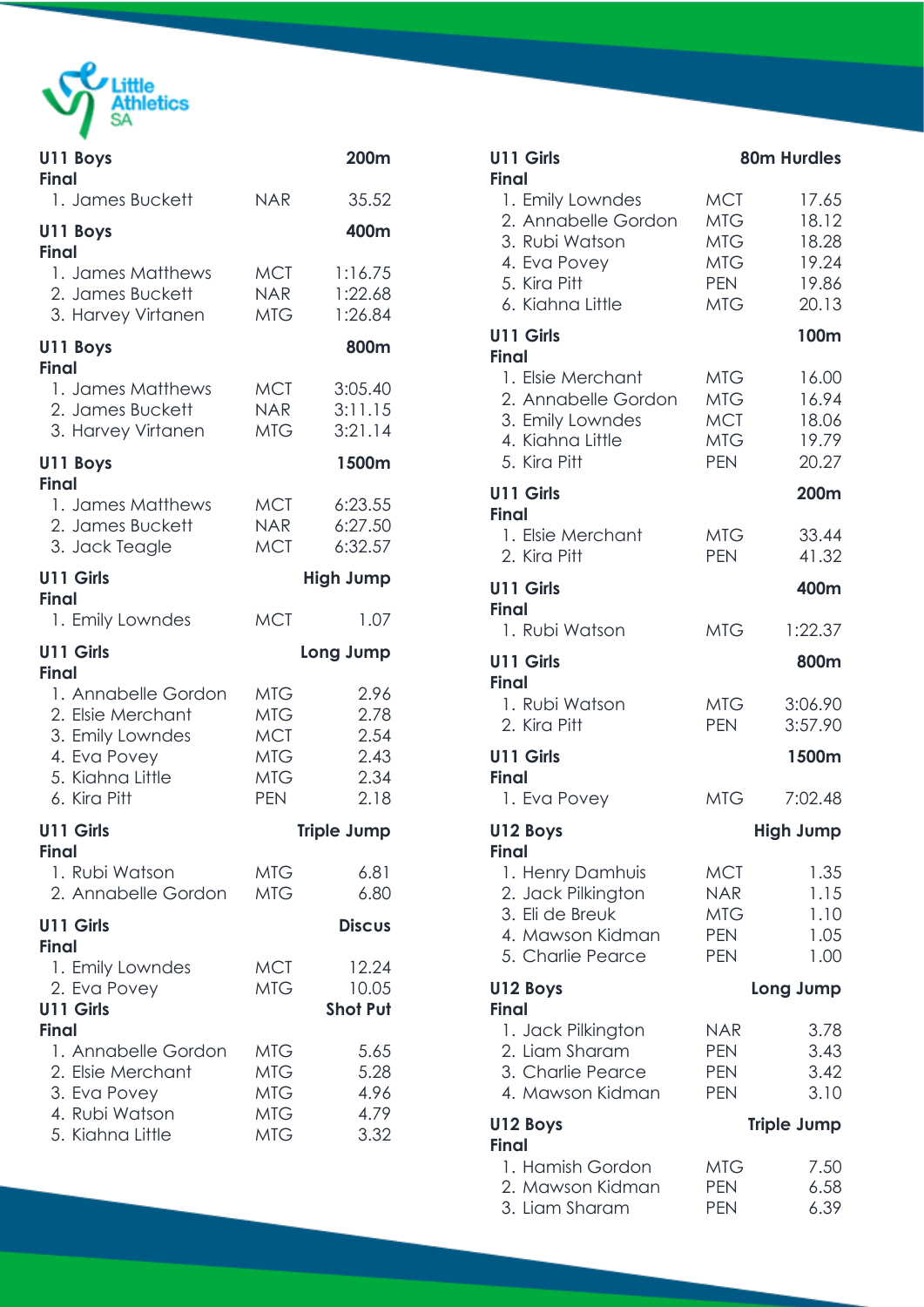

| U12 Boys<br><b>Final</b>                                                            |                                                      | <b>Discus</b>                    |
|-------------------------------------------------------------------------------------|------------------------------------------------------|----------------------------------|
| 1. Hamish Gordon<br>2. Mawson Kidman<br>3. Jack Pilkington<br>4. Liam Sharam        | <b>MTG</b><br><b>PEN</b><br><b>NAR</b><br><b>PEN</b> | 32.06<br>13.86<br>13.73<br>11.29 |
| U12 Boys<br><b>Final</b>                                                            |                                                      | <b>Shot Put</b>                  |
| 1. Hamish Gordon<br>2. Jack Pilkington<br>3. Liam Sharam                            | MTG<br><b>NAR</b><br><b>PEN</b>                      | 11.51<br>7.61<br>6.23            |
| U12 Boys<br><b>Final</b>                                                            |                                                      | <b>80m Hurdles</b>               |
| 1. Henry Damhuis<br>2. Eli de Breuk<br>3. Charlie Pearce<br>4. Mawson Kidman        | <b>MCT</b><br>MTG<br><b>PEN</b><br><b>PEN</b>        | 17.00<br>17.31<br>18.26<br>21.04 |
| U12 Boys<br><b>Final</b>                                                            |                                                      | 100m                             |
| 1. Hamish Gordon<br>2. Henry Damhuis<br>3. Charlie Pearce<br>4. Liam Sharam         | MTG<br><b>MCT</b><br><b>PEN</b><br><b>PEN</b>        | 15.65<br>15.86<br>16.63<br>16.86 |
| U12 Boys<br><b>Final</b>                                                            |                                                      | 200m                             |
| 1. Eli de Breuk<br>2. Hamish Gordon<br>3. Henry Damhuis<br>U12 Boys<br><b>Final</b> | MTG.<br>MTG<br><b>MCT</b>                            | 31.56<br>32.26<br>33.49<br>400m  |
| 1. Henry Damhuis<br>2. Jack Pilkington                                              | <b>MCT</b><br><b>NAR</b>                             | 1:18.37<br>1:21.31               |
| U12 Boys<br><b>Final</b>                                                            |                                                      | 800m                             |
| 1. Eli de Breuk                                                                     | <b>MTG</b>                                           | 3:22.44                          |
| U12 Boys<br><b>Final</b>                                                            |                                                      | 1500m                            |
| 1. Eli de Breuk<br>2. Charlie Pearce                                                | MTG<br>PEN                                           | 6:09.53<br>6:41.21               |
| U12 Girls<br><b>Final</b>                                                           |                                                      | <b>High Jump</b>                 |
| 1. Isobel Thompson                                                                  | MTG                                                  | 1.20                             |

| <b>U12 Girls</b><br><b>Final</b>                                             |                                        | Long Jump               |
|------------------------------------------------------------------------------|----------------------------------------|-------------------------|
| 1. Winnie Zadow<br>2. Isobel Thompson<br>3. Sophie Hole                      | <b>MTG</b><br><b>MTG</b><br><b>NAR</b> | 3.67<br>3.56<br>3.23    |
| U12 Girls<br><b>Final</b>                                                    |                                        | <b>Triple Jump</b>      |
| 1. Isobel Thompson                                                           | <b>MTG</b>                             | 7.72                    |
| U12 Girls                                                                    |                                        | <b>Discus</b>           |
| <b>Final</b><br>1. Sophie Hole                                               | <b>NAR</b>                             | 14.79                   |
| U12 Girls                                                                    |                                        | <b>Shot Put</b>         |
| <b>Final</b><br>1. Winnie Zadow                                              | <b>MTG</b>                             | 6.44                    |
| <b>U12 Girls</b>                                                             |                                        | <b>80m Hurdles</b>      |
| <b>Final</b><br>1. Isobel Thompson<br>2. Winnie Zadow<br>3. Sophie Hole      | <b>MTG</b><br><b>MTG</b><br><b>NAR</b> | 17.00<br>17.49<br>17.90 |
| <b>U12 Girls</b>                                                             |                                        | 100m                    |
| <b>Final</b><br>1. Isobel Thompson<br>2. Winnie Zadow<br>3. Sophie Hole      | <b>MTG</b><br><b>MTG</b><br><b>NAR</b> | 15.79<br>16.19<br>17.82 |
| <b>U12 Girls</b>                                                             |                                        | 200m                    |
| <b>Final</b><br>1. Winnie Zadow                                              | <b>MTG</b>                             | 35.98                   |
| U12 Girls                                                                    |                                        | 800m                    |
| <b>Final</b><br>1. Sophie Hole                                               | <b>NAR</b>                             | 3:27.23                 |
| U13 Boys                                                                     |                                        | <b>High Jump</b>        |
| <b>Final</b><br>1. Joshua Cameron<br>2. Jacob Gordon<br>3. Luc Baverstock    | <b>MTG</b><br><b>MTG</b><br><b>PEN</b> | 1.30<br>1.30<br>1.30    |
| U13 Boys                                                                     |                                        | Long Jump               |
| <b>Final</b><br>1. Joshua Cameron<br>2. Luc Baverstock<br>3. Marley Cardinal | <b>MTG</b><br><b>PEN</b><br><b>BTN</b> | 3.96<br>3.64<br>3.38    |
| U13 Boys<br><b>Final</b>                                                     |                                        | <b>Triple Jump</b>      |
| 1. Jacob Gordon<br>2. Luc Baverstock                                         | <b>MTG</b><br><b>PEN</b>               | 7.87<br>7.79            |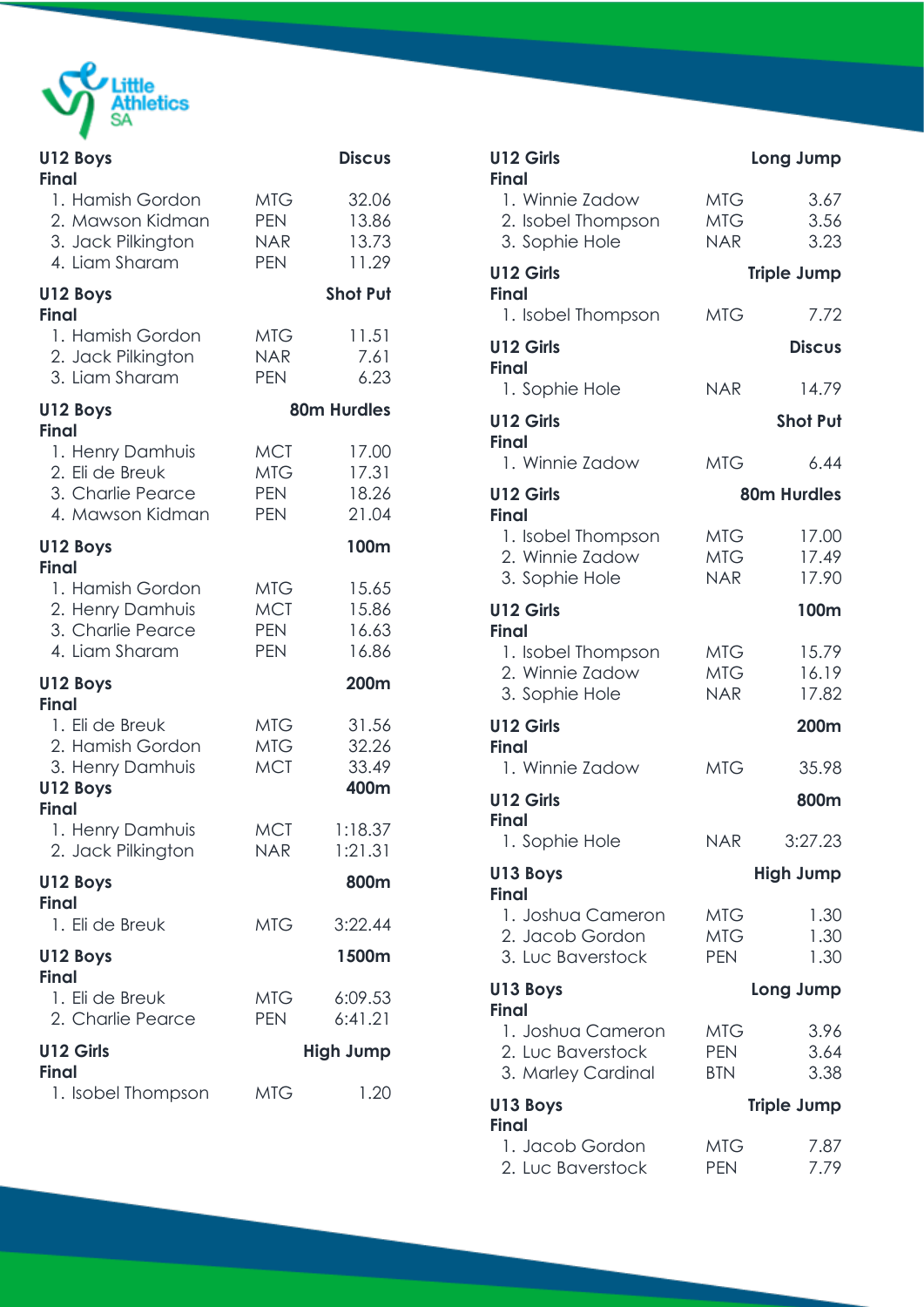

**Contract Contract** 

| U13 Boys<br><b>Final</b>                                                   |                                        | <b>Discus</b>                 |
|----------------------------------------------------------------------------|----------------------------------------|-------------------------------|
| 1. Jacob Gordon                                                            | <b>MTG</b>                             | 25.65                         |
| U13 Boys                                                                   |                                        | <b>Shot Put</b>               |
| <b>Final</b><br>1. Jacob Gordon<br>2. Luc Baverstock                       | <b>MTG</b><br><b>PEN</b>               | 8.28<br>6.81                  |
| U13 Boys<br><b>Final</b>                                                   |                                        | <b>80m Hurdles</b>            |
| 1. Jacob Gordon                                                            | <b>MTG</b>                             | 19.04                         |
| U13 Boys<br><b>Final</b>                                                   |                                        | 100m                          |
| 1. Marley Cardinal                                                         | <b>BTN</b>                             | 16.95                         |
| U13 Boys<br><b>Final</b>                                                   |                                        | 200m                          |
| 1. Marley Cardinal                                                         | <b>BTN</b>                             | 35.25                         |
| U13 Boys<br><b>Final</b>                                                   |                                        | 400m                          |
| 1. Joshua Cameron<br>2. Luc Baverstock<br>3. Marley Cardinal               | MTG .<br><b>PEN</b><br><b>BTN</b>      | 1:08.84<br>1:18.11<br>1:24.46 |
| U13 Boys                                                                   |                                        | 800m                          |
| <b>Final</b><br>1. Joshua Cameron<br>2. Les Jagger<br>3. Marley Cardinal   | <b>MTG</b><br><b>MTG</b><br><b>BTN</b> | 2:36.86<br>2:55.69<br>3:29.88 |
| U13 Boys<br><b>Final</b>                                                   |                                        | 1500m                         |
| 1. Joshua Cameron<br>2. Les Jagger                                         | <b>MTG</b><br><b>MTG</b>               | 5:24.71<br>5:35.68            |
| U13 Girls                                                                  |                                        | <b>High Jump</b>              |
| <b>Final</b><br>1. Holly Lowndes                                           | <b>MCT</b>                             | 1.05                          |
| U13 Girls                                                                  |                                        | Long Jump                     |
| <b>Final</b><br>1. Holly Lowndes                                           | <b>MCT</b>                             | 2.52                          |
| U13 Girls                                                                  |                                        | <b>Triple Jump</b>            |
| <b>Final</b><br>1. Skye Virtanen<br>2. Leilani Bentley<br>3. Holly Lowndes | <b>MTG</b><br><b>MCT</b><br><b>MCT</b> | 7.78<br>6.07<br>5.61          |

| U13 Girls<br><b>Final</b>                                       |                                        | <b>Discus</b>           |
|-----------------------------------------------------------------|----------------------------------------|-------------------------|
| 1. Skye Virtanen<br>2. Leilani Bentley<br>3. Holly Lowndes      | MTG-<br><b>MCT</b><br><b>MCT</b>       | 18.88<br>11.01<br>9.24  |
| U13 Girls                                                       |                                        | <b>Shot Put</b>         |
| <b>Final</b><br>1. Skye Virtanen<br>2. Holly Lowndes            | <b>MTG</b><br><b>MCT</b>               | 6.19<br>5.86            |
| U13 Girls<br><b>Final</b>                                       |                                        | <b>80m Hurdles</b>      |
| 1. Skye Virtanen<br>2. Leilani Bentley                          | <b>MTG</b><br><b>MCT</b>               | 17.79<br>20.73          |
| U13 Girls<br><b>Final</b>                                       |                                        | 100m                    |
| 1. Skye Virtanen<br>2. Leilani Bentley                          | <b>MTG</b><br><b>MCT</b>               | 15.94<br>17.82          |
| U13 Girls<br><b>Final</b>                                       |                                        | 800m                    |
| 1. Leilani Bentley                                              | <b>MCT</b>                             | 4:08.79                 |
| U14 Boys<br><b>Final</b>                                        |                                        | <b>High Jump</b>        |
| 1. Harrison Clark<br>2. Harry Brokus<br>3. Harrison Ellis       | <b>NAR</b><br><b>BTN</b><br><b>MTG</b> | 1.66<br>1.40<br>1.25    |
| U14 Boys                                                        |                                        | Long Jump               |
| <b>Final</b><br>1. Harrison Clark<br>2. Harry Brokus            | <b>NAR</b><br><b>BTN</b>               | 4.67<br>4.25            |
| U14 Boys<br><b>Final</b>                                        |                                        | <b>Triple Jump</b>      |
| 1. Harrison Clark<br>2. Sebastian Ricketts<br>3. Harrison Ellis | NAR.<br><b>MTG</b><br><b>MTG</b>       | 11.30<br>9.55<br>7.33   |
| U14 Boys                                                        |                                        | 90m Hurdles             |
| <b>Final</b><br>1. Harry Brokus                                 | <b>BTN</b>                             | 16.79                   |
| U14 Boys<br><b>Final</b>                                        |                                        | 100m                    |
| 1. Sebastian Ricketts<br>2. Harrison Clark<br>3. Harrison Ellis | MTG.<br><b>NAR</b><br>MTG              | 13.49<br>14.20<br>16.51 |
| U14 Boys<br><b>Final</b>                                        |                                        | <b>200m</b>             |
| 1. Sebastian Ricketts<br>2. Harrison Clark                      | <b>MTG</b><br><b>NAR</b>               | 27.33<br>28.13          |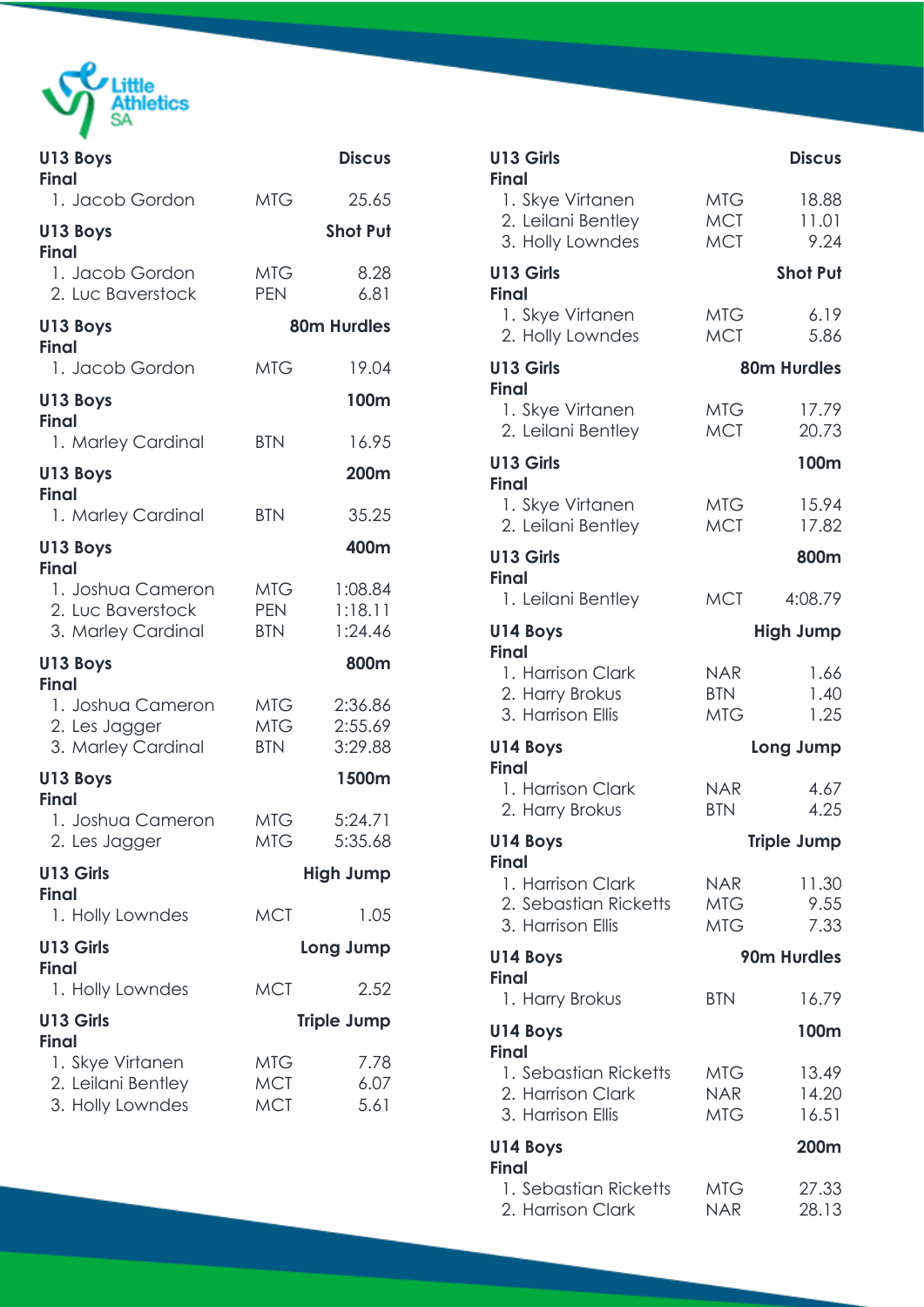

**Contract Contract** 

| U14 Boys<br><b>Final</b>                                                   |                          | 800m                               |
|----------------------------------------------------------------------------|--------------------------|------------------------------------|
| 1. Harry Brokus                                                            | <b>BTN</b>               | 2:44.09                            |
| U14 Boys<br><b>Final</b>                                                   |                          | 1500m                              |
| 1. Harry Brokus<br>2. Harrison Ellis                                       | <b>BTN</b><br><b>MTG</b> | 5:23.59<br>5:33.93                 |
| <b>U14 Girls</b><br><b>Final</b>                                           |                          | Long Jump                          |
| 1. Grace McCarthy<br>2. Jessica Holman<br><b>U14 Girls</b><br><b>Final</b> | <b>PEN</b><br><b>MTG</b> | 2.92<br>2.78<br><b>Triple Jump</b> |
| 1. Jessica Holman<br>2. Grace McCarthy                                     | <b>MTG</b><br><b>PEN</b> | 6.63<br>5.96                       |
| <b>U14 Girls</b><br><b>Final</b>                                           |                          | <b>Discus</b>                      |
| 1. Grace McCarthy                                                          | <b>PEN</b>               | 13.86                              |
| <b>U14 Girls</b><br><b>Final</b>                                           |                          | <b>Shot Put</b>                    |
| 1. Grace McCarthy                                                          | <b>PEN</b>               | 6.90                               |
| <b>U14 Girls</b><br><b>Final</b>                                           |                          | 100m                               |
| 1. Jessica Holman<br>2. Grace McCarthy                                     | <b>MTG</b><br><b>PEN</b> | 17.58<br>17.83                     |
| <b>U14 Girls</b><br><b>Final</b>                                           |                          | 200m                               |
| 1. Jessica Holman                                                          | <b>MTG</b>               | 40.68                              |
| <b>U14 Girls</b><br>Final                                                  |                          | 400m                               |
| 1. Jessica Holman                                                          |                          | MTG 1:38.32                        |
| U15 Boys<br><b>Final</b>                                                   |                          | <b>High Jump</b>                   |
| 1. Jack McGill                                                             | <b>MTG</b>               | 1.45                               |
| U15 Boys<br><b>Final</b>                                                   |                          | Long Jump                          |
| 1. Jack McGill                                                             | <b>MTG</b>               | 4.21                               |
| U15 Boys<br><b>Final</b>                                                   |                          | <b>Triple Jump</b>                 |
| Jack McGill                                                                | <b>MTG</b>               | <b>NM</b>                          |

| U15 Boys<br><b>Final</b>            |                          | 100m               |
|-------------------------------------|--------------------------|--------------------|
| 1. Jack McGill<br>2. Austin Holman  | MTG<br><b>MTG</b>        | 13.73<br>15.00     |
| U15 Boys<br><b>Final</b>            |                          | 100m Hurdles       |
| 1. Austin Holman                    | <b>MTG</b>               | 20.83              |
| U15 Boys<br><b>Final</b>            |                          | 200m               |
| 1. Jack McGill<br>2. Austin Holman  | MTG-<br><b>MTG</b>       | 28.22<br>30.48     |
| U15 Boys<br><b>Final</b>            |                          | 400m               |
| 1. Austin Holman                    | <b>MTG</b>               | 1:17.71            |
| U15 Boys<br><b>Final</b>            |                          | 800m               |
| 1. Austin Holman                    | <b>MTG</b>               | 3:27.77            |
| <b>U15 Girls</b><br><b>Final</b>    |                          | <b>High Jump</b>   |
| 1. Kyla Gordon<br>2. Emily Lynch    | <b>MTG</b><br><b>MTG</b> | 1.20<br>1.15       |
| U15 Girls<br><b>Final</b>           |                          | Long Jump          |
| 1. Charlotte Tarr                   | <b>MTG</b>               | 4.19               |
| <b>U15 Girls</b><br><b>Final</b>    |                          | <b>Triple Jump</b> |
| 1. Kyla Gordon<br>2. Emily Lynch    | <b>MTG</b><br><b>MTG</b> | 8.34<br>7.41       |
| U15 Girls<br>Final                  |                          | <b>Discus</b>      |
| 1. Kyla Gordon                      | <b>MTG</b>               | 15.85              |
| U15 Girls<br><b>Final</b>           |                          | <b>Shot Put</b>    |
| 1. Kyla Gordon                      | <b>MTG</b>               | 6.54               |
| <b>U15 Girls</b><br><b>Final</b>    |                          | 90m Hurdles        |
| 1. Charlotte Tarr<br>2. Kyla Gordon | <b>MTG</b><br><b>MTG</b> | 18.86<br>19.45     |
| U15 Girls<br>Final                  |                          | 100m               |
| 1. Charlotte Tarr                   | <b>MTG</b>               | 16.64              |
| U15 Girls<br>Final                  |                          | 200m               |
| 1. Charlotte Tarr<br>2. Emily Lynch | <b>MTG</b><br><b>MTG</b> | 31.15<br>34.44     |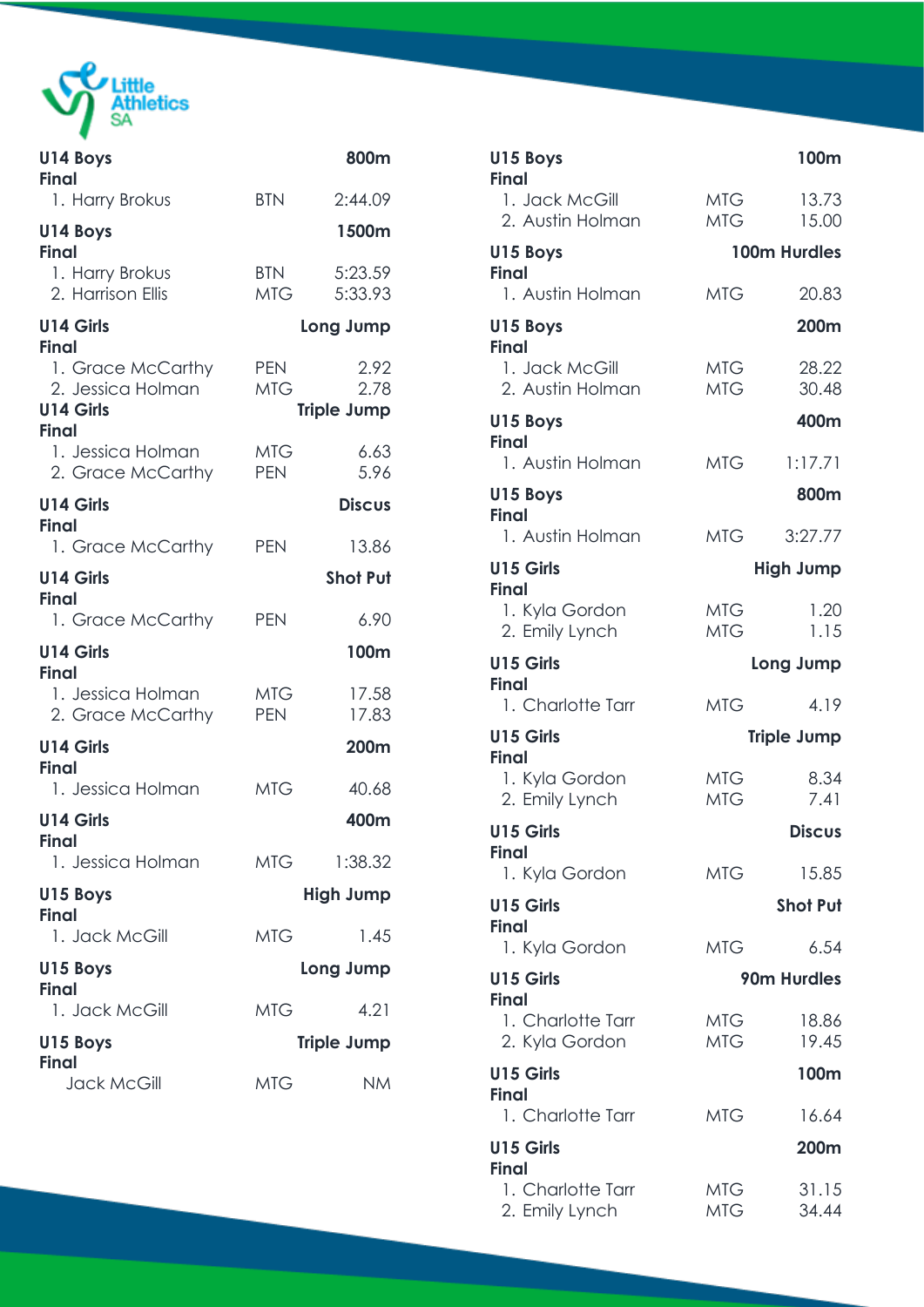

**Contract Contract** 

| U15 Girls<br>Final                  |              | 800m               |
|-------------------------------------|--------------|--------------------|
| 1. Emily Lynch<br><b>U15 Girls</b>  | MTG          | 3:07.31<br>1500m   |
| <b>Final</b><br>1. Emily Lynch      | <b>MTG</b>   | 6:02.97            |
| U16 Boys                            |              | <b>High Jump</b>   |
| Final<br>1. Joseph McCarthy         | <b>PEN</b>   | 1.55               |
| U16 Boys                            |              | Long Jump          |
| <b>Final</b><br>1. Joseph McCarthy  | <b>PEN</b>   | 4.03               |
| U16 Boys                            |              | <b>Triple Jump</b> |
| Final<br>1. Joseph McCarthy         | <b>PEN</b>   | 8.86               |
| U16 Boys                            |              | 100 <sub>m</sub>   |
| Final<br>1. Joseph McCarthy         | <b>PEN</b>   | 13.82              |
| U16 Boys                            |              | 200m               |
| <b>Final</b><br>1. Joseph McCarthy  | <b>PEN</b>   | 27.69              |
| U17 Boys                            |              | <b>High Jump</b>   |
| <b>Final</b><br>1. Kaydon Bentley   | <b>MCT</b>   | 1.25               |
| U17 Boys                            |              | Long Jump          |
| Final<br>1. Kaydon Bentley          | <b>MCT</b>   | 4.39               |
| U17 Boys                            |              | <b>Discus</b>      |
| <b>Final</b><br>1. Kaydon Bentley   | <b>MCT</b>   | 16.56              |
| U17 Boys                            |              | 100m               |
| Final<br>1. Kaydon Bentley          | <b>MCT</b>   | 14.56              |
| U17 Boys                            |              | 110m Hurdles       |
| Final<br>1. Kaydon Bentley          | <b>MCT</b>   | 21.04              |
| <b>U17 Girls</b>                    |              | Long Jump          |
| <b>Final</b><br>1. Marissa Jamieson | <b>MTG</b>   | 3.76               |
| <b>U17 Girls</b>                    |              | <b>Triple Jump</b> |
| <b>Final</b><br>1. Marissa Jamieson | <b>MTG</b>   | 8.32               |
| U17 Girls                           |              | 100m               |
|                                     | <b>Final</b> |                    |

| 1. Marissa Jamieson       | MTG | 15.18        |
|---------------------------|-----|--------------|
| U17 Girls<br><b>Final</b> |     | 100m Hurdles |
| 1. Marissa Jamieson       | MTG | 20.90        |
| U17 Girls<br><b>Final</b> |     | <b>200m</b>  |
| 1. Marissa Jamieson       | MTG | 31.03        |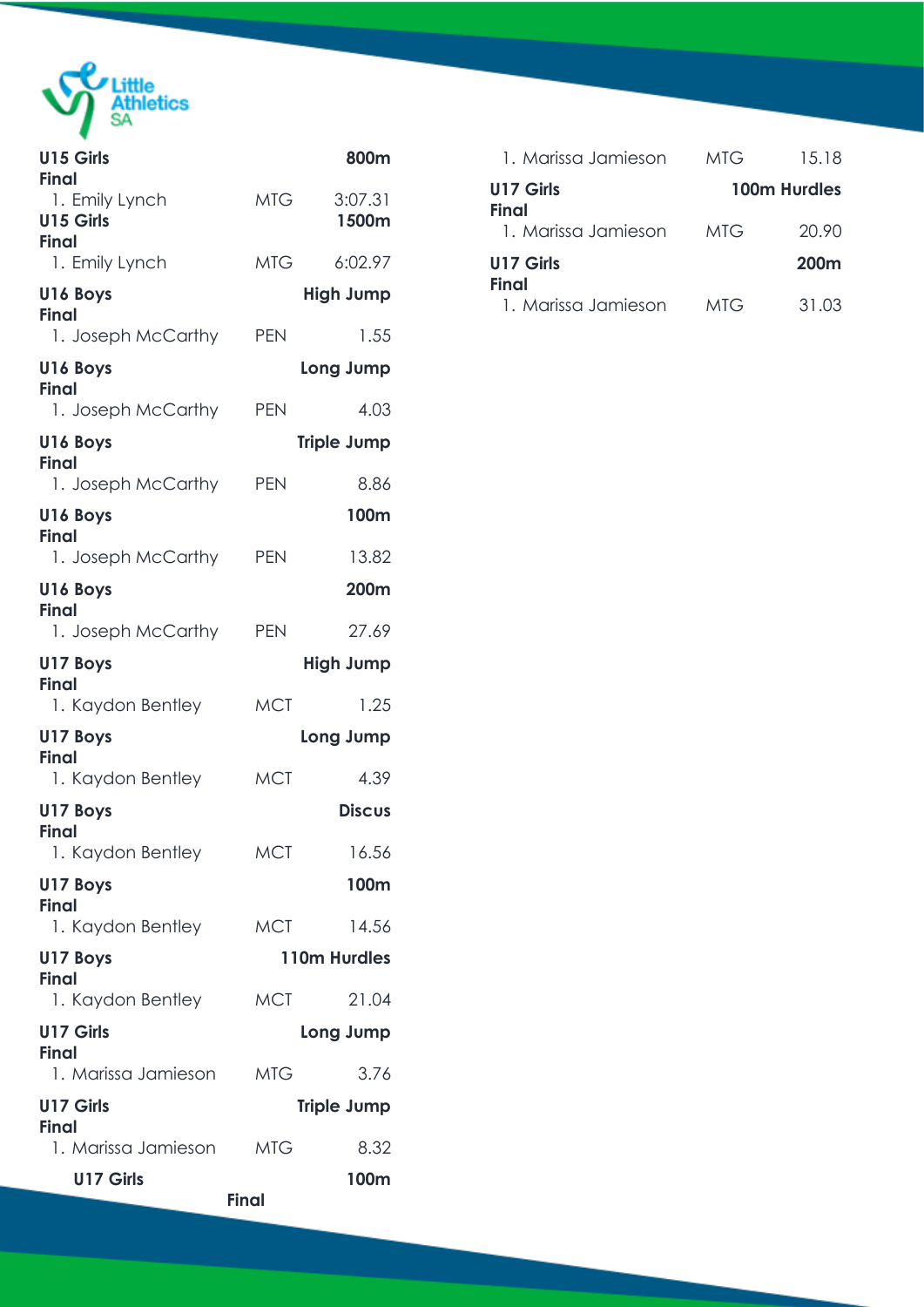

## **Handicap Points**

| 1. Naracoorte    | 27.40 |
|------------------|-------|
| 2. Millicent     | 24.54 |
| 3. Mount Gambier | 23.90 |
| 4. Penola        | 21.91 |

## **Total Points**

| 1. Mount Gambier | 9.56 |
|------------------|------|
| 2. Millicent     | 638  |
| 3. Penola        | 482  |
| 4. Naracoorte    | 411  |
| 5. Bordertown    | 190  |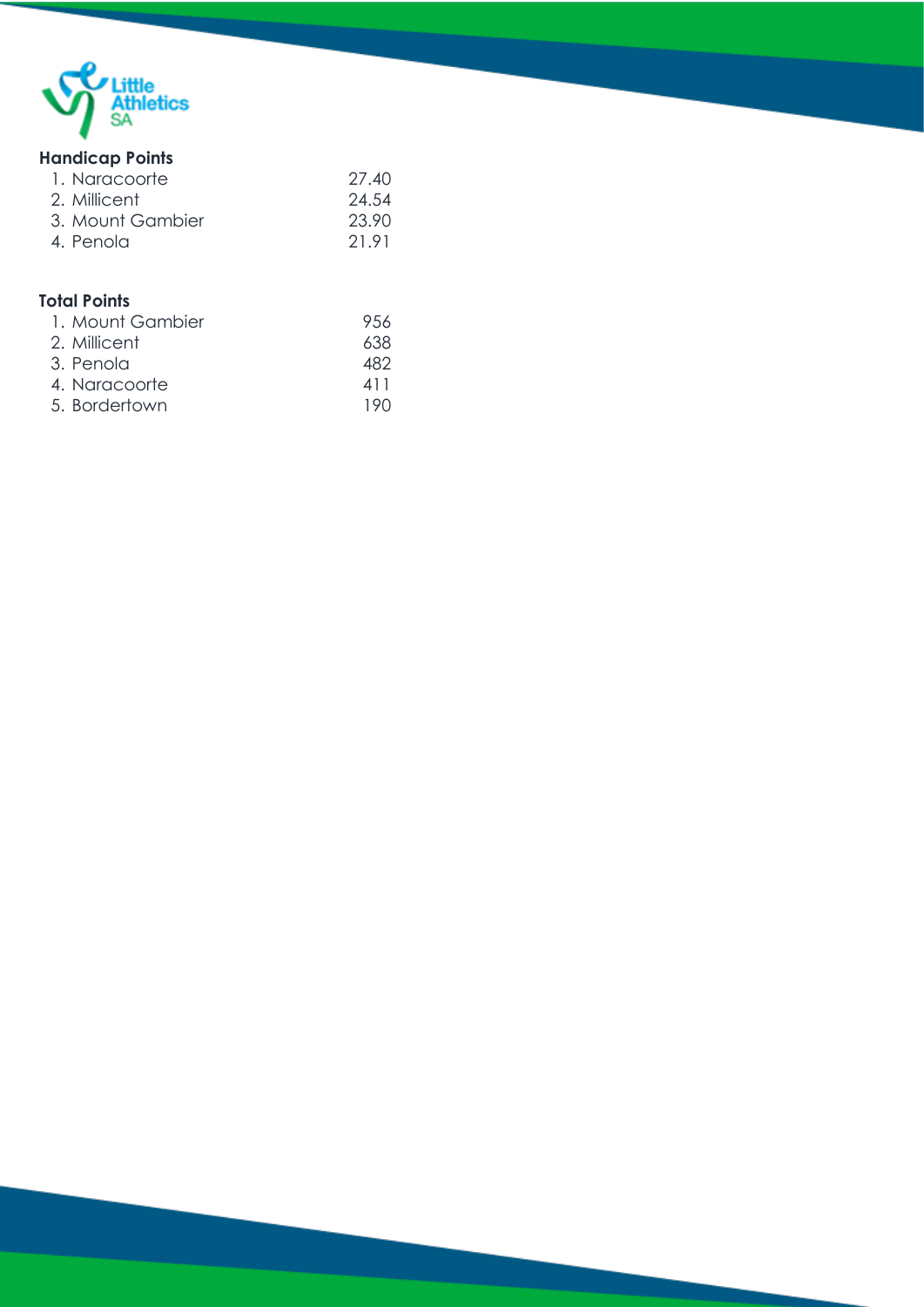

## **2021 South East Country Championships Individual Medallists**

| <b>U6 Girls</b> |   |                                                                        |                                                      |                      |
|-----------------|---|------------------------------------------------------------------------|------------------------------------------------------|----------------------|
|                 |   | 1 Reah Fleming<br>2 Edie Duldig<br>3 Lara Dodd                         | <b>MCT</b><br><b>MCT</b><br><b>MCT</b>               | 35<br>34<br>21       |
| <b>U6 Boys</b>  |   | 1 Joel Skeer<br>2 Harrison Gordon<br>3 Hudson Bell                     | <b>MCT</b><br><b>MTG</b><br><b>NAR</b>               | 40<br>28<br>21       |
| <b>U7 Girls</b> |   | 1 Ivy Hillier<br>2 Ella Battye<br>3 Hadlie Green                       | <b>BTN</b><br><b>PEN</b><br><b>MCT</b>               | 40<br>36<br>24       |
| <b>U7 Boys</b>  |   | 1 Harry Legoe<br>2 Flynn Cutting<br>3 Angus McGregor                   | <b>NAR</b><br><b>MTG</b><br><b>PEN</b>               | 40<br>26<br>25       |
| <b>U8 Girls</b> |   | 1 Makenzie Bell<br>2 Elouise Teagle<br>3 Daisy Orton                   | <b>NAR</b><br><b>MCT</b><br><b>NAR</b>               | 32<br>26<br>25       |
| <b>U8 Boys</b>  |   | 1 Thomas Woosnam<br>2 Patrick Clark<br>3 Hunter Hughes<br>3 Tex Thomas | <b>NAR</b><br><b>NAR</b><br><b>MCT</b><br><b>MCT</b> | 37<br>27<br>19<br>19 |
| <b>U9 Girls</b> |   | 1 Kaia Green<br>2 Mackenna Povey<br>3 Madeleine McGregor               | <b>MCT</b><br><b>MTG</b><br><b>PEN</b>               | 40<br>32<br>31       |
| U9 Boys         | L | <b>Axel Reeves</b><br>2 Lincoln Holman<br>3 Max Wells                  | <b>PEN</b><br><b>MTG</b><br><b>MCT</b>               | 38.5<br>32<br>22.5   |
| U10 Girls       |   | Sophie Pearce<br>2 Ebony Reeves<br>3 Milla Ottoson-Crossling           | <b>PEN</b><br><b>PEN</b><br><b>NAR</b>               | 40<br>32<br>31       |
| U10 Boys        |   |                                                                        |                                                      |                      |
|                 |   | Noah Hillier<br>2 Barney Logan<br>3 Benjamin Ellis                     | <b>BTN</b><br><b>NAR</b><br><b>MTG</b>               | 37<br>32<br>31       |
| U11 Girls       |   |                                                                        |                                                      |                      |
|                 | L | Annabelle Gordon<br>2 Emily Lowndes<br>3 Rubi Watson                   | <b>MTG</b><br><b>MCT</b><br><b>MTG</b>               | 31<br>30<br>28       |